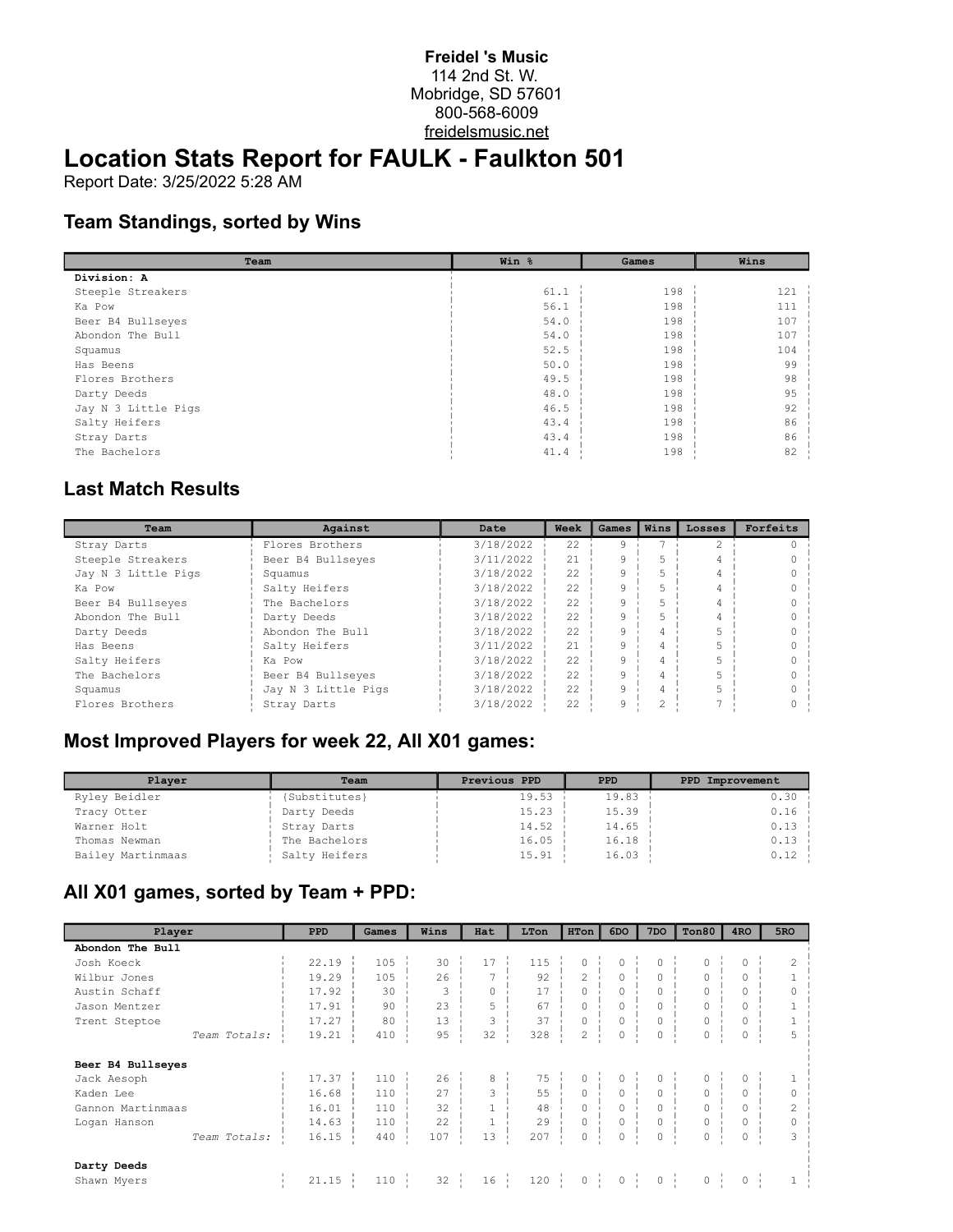| Player                              |              | PPD            | Games      | Wins            | Hat                 | LTon            | HTon           | 6DO                                     | 7 <sub>DO</sub>     | Ton80                       | 4RO                     | 5RO                |
|-------------------------------------|--------------|----------------|------------|-----------------|---------------------|-----------------|----------------|-----------------------------------------|---------------------|-----------------------------|-------------------------|--------------------|
| Joe Otter                           |              | 16.91          | 110        | 21              | 5                   | 56              | $\mathbf{1}$   | $\circ$                                 | $\circ$             | 0                           | $\circ$                 | $\mathbf{1}$       |
| Ashley Morris                       |              | 16.21          | 110        | 18              | $\overline{c}$      | 49              | $\mathbf 0$    | 0                                       | $\circ$             | $\mathbf 0$                 | $\circ$                 | 0                  |
| Tracy Otter                         |              | 15.39          | 110        | 23              | $\mathbf{1}$        | 50              | 0              | $\circ$                                 | $\Omega$            | $\mathbf 0$                 | $\circ$                 | $\mathbf 0$        |
|                                     | Team Totals: | 17.35          | 440        | 94              | 24                  | 275             | $1\,$          | $\mathbb O$                             | $\mathbb O$         | $\mathbb O$                 | 0                       | 2                  |
| Flores Brothers                     |              |                |            |                 |                     |                 |                |                                         |                     |                             |                         |                    |
| Elazer Flores                       |              | 18.54          | 105        | 29              | 6                   | 80              | $\mathbb O$    | 0                                       | $\mathbb O$         | $\circ$                     | 0                       | 1                  |
| Kevin Clement                       |              | 15.57          | 10         | $\mathbf{2}$    | 0                   | $\overline{4}$  | 0              | $\mathbf 0$                             | $\mathbf 0$         | $\mathbf 0$                 | 0                       | $\circ$            |
| Ramo Flores                         |              | 15.52          | 105        | 19              | $1\,$               | 41              | 0              | 0                                       | $\mathbb O$         | $\mathbb O$                 | $\circ$                 | $\mathbb O$        |
| Damosio Flores                      |              | 14.16          | 100        | 27              | 0                   | 20              | $\mathbf{1}$   | $\mathbf 0$                             | $\mathbf 0$         | $\mathbf 0$                 | $\circ$                 | $\mathbf 0$        |
| Bertin Flores                       |              | 13.98          | 100        | 19              | 0                   | 23              | 0              | 0                                       | 0                   | $\mathbb O$                 | $\circ$                 | $1\,$              |
|                                     | Team Totals: | 15.50          | 420        | 96              | 7                   | 168             | $\,1\,$        | $\mathsf{O}\xspace$                     | 0                   | $\circ$                     | $\mathbf 0$             | $\overline{c}$     |
|                                     |              |                |            |                 |                     |                 |                |                                         |                     |                             |                         |                    |
| <b>Has Beens</b>                    |              |                |            |                 |                     |                 |                |                                         |                     |                             |                         |                    |
| Cody Wagness                        |              | 19.40          | 110        | 30              | 11                  | 96              | 0              | 0                                       | $\mathbb O$         | $\mathbb O$                 | $\circ$                 | $\overline{c}$     |
| John Hagen                          |              | 17.66          | 110        | 33              | $\overline{4}$      | 66              | 0              | $\mathsf{O}\xspace$                     | $\mathbf 0$         | $\mathbf 0$                 | $\circ$                 | $\mathbf{1}$       |
| Krissa Blazedale                    |              | 17.27          | 110        | 22              | 5                   | 59              | 0              | 0                                       | 0                   | $\circ$                     | $\circ$                 | $\mathbf{1}$       |
| Phillip Phillips                    |              | 15.35          | 110        | 13              | 3                   | 41              | $1\,$          | $\mathsf{O}\xspace$                     | $\mathbb O$         | $\mathbb O$                 | $\circ$                 | $\mathbf 0$        |
|                                     | Team Totals: | 17.40          | 440        | 98              | 23                  | 262             | $\,1\,$        | $\mathbb O$                             | 0                   | $\mathbb O$                 | $\circ$                 | 4                  |
|                                     |              |                |            |                 |                     |                 |                |                                         |                     |                             |                         |                    |
| Jay N 3 Little Pigs<br>Morgan Naber |              | 15.44          | 110        | 28              | $\mathbf{1}$        | 45              | 0              | 0                                       | 0                   | 0                           | 0                       |                    |
| Lexi Aesoph                         |              | 15.36          | 105        | 21              | $\mathbb O$         | 40              | 0              | $\circ$                                 | $\mathbf 0$         | $\mathbf 0$                 | 0                       | 2<br>$\circ$       |
| Cameron Bohl                        |              | 14.96          | 110        | 18              | 0                   | 33              | 0              | 0                                       | $\mathbf 0$         | $\circ$                     | $\mathbf 0$             | $\mathbf 0$        |
| John Schlechter                     |              | 14.28          | 110        | 24              | $\mathbb O$         | 24              | 3              | $\mathsf{O}\xspace$                     | $\mathbf 0$         | $\circ$                     | $\circ$                 | $\mathbf 0$        |
| Emily Simons                        |              | 12.82          | 5          | $\circ$         | 0                   | $\circ$         | 0              | 0                                       | 0                   | $\mathbf 0$                 | $\circ$                 | $\mathbf 0$        |
|                                     | Team Totals: | 14.97          | 440        | 91              | $\mathbf{1}$        | 142             | 3              | $\mathsf{O}\xspace$                     | 0                   | 0                           | 0                       | $\overline{c}$     |
|                                     |              |                |            |                 |                     |                 |                |                                         |                     |                             |                         |                    |
| Ka Pow                              |              |                |            |                 |                     |                 |                |                                         |                     |                             |                         |                    |
| Nathan Kolda                        |              | 17.68          | 110        | 28              | 4                   | 61              | $\mathbf 1$    | $\mathbb O$                             | $\mathbb O$         | $\mathbb O$                 | $\circ$                 | $\circ$            |
| Spencer Pollock                     |              | 17.63          | 110        | 32              | $\overline{c}$      | 78              | $\mathbf 1$    | $\mathsf{O}\xspace$                     | 0                   | 0                           | $\circ$                 | 3                  |
| Kallie Pollock                      |              | 16.74          | 110        | 29              | 3                   | 60              | $\circ$        | $\mathbf 0$                             | $\mathbf 0$         | $\mathbf 0$                 | $\circ$                 | $\Omega$           |
| Cody Martinmass                     |              | 16.32          | 105        | 18              | $\overline{c}$      | 50              | 0              | $\mathbb O$                             | $\mathbb O$         | $\mathbb O$                 | 0                       | $\mathbb O$        |
|                                     | Team Totals: | 17.10          | 435        | 107             | 11                  | 249             | $\overline{c}$ | $\mathbb O$                             | 0                   | $\circ$                     | 0                       | 3                  |
|                                     |              |                |            |                 |                     |                 |                |                                         |                     |                             |                         |                    |
| Salty Heifers                       |              |                |            |                 |                     |                 |                |                                         |                     |                             |                         |                    |
| Bailey Martinmaas                   |              | 16.03          | 110        | 24              | $\overline{c}$      | 48              | 0              | 0                                       | 0                   | 0                           | 0                       | 0                  |
| Kortney Hastings                    |              | 15.75          | 110        | 19              | $\mathbf{1}$        | 27              | 0              | $\mathsf{O}\xspace$                     | $\mathbb O$         | $\mathbb O$                 | $\circ$                 | 0                  |
| Shelly Martinmaas                   |              | 15.64          | 110        | 21              | $\mathbb O$         | 29              | 0              | $\mathsf{O}\xspace$                     | $\mathbb O$         | $\mathbb O$                 | $\circ$                 | $\mathbf{1}$       |
| Keri Jungworth                      |              | 15.38          | 110        | 20              | $\mathbf 1$         | 41              | $\,1\,$        | $\mathsf{O}\xspace$<br>$\circ$          | $\mathbb O$         | $\mathbb O$                 | $\circ$                 | $\mathbf 0$        |
|                                     | Team Totals: | 15.70          | 440        | 84              | 4                   | 145             | $\mathbf 1$    |                                         | 0                   | $\circ$                     | $\mathsf{O}\xspace$     | $\mathbf{1}$       |
| Squamus                             |              |                |            |                 |                     |                 |                |                                         |                     |                             |                         |                    |
| Oliver Aesoph                       |              | 17.33          | 105        | 30              | 7                   | 68              | 0              | 0                                       | 0                   | $\circ$                     | $\circ$                 | 1                  |
| Lee Naber                           |              | 16.89          | 105        | 22              | 5                   | 63              | $\mathbb O$    | $\mathsf{O}\xspace$                     | $\mathbb O$         | $\mathbf 0$                 | $\circ$                 | $\circ$            |
| Jake Schlechter                     |              | 16.35          | 105        | 13              | 0                   | 61              | 0              | $\mathsf{O}\xspace$                     | $\mathbb O$         | $\mathbb O$                 | $\circ$                 | $\mathbb O$        |
| Robbie Aesoph                       |              | 15.49          | 105        | 27              | $\mathbf 1$         | 40              | $\mathbf 1$    | $\mathbf 0$                             | $\mathbf 0$         | $\circ$                     | $\Omega$                | $\mathbf{1}$       |
|                                     | Team Totals: | 16.52          | 420        | 92              | 13                  | 232             | $\mathbbm{1}$  | $\mathbb O$<br>$\overline{\phantom{a}}$ | $\mathsf{O}\xspace$ | $\circ$<br>÷                | $\mathbb O$             | $\overline{2}$     |
|                                     |              |                |            |                 |                     |                 |                |                                         |                     |                             |                         |                    |
| Steeple Streakers                   |              |                |            |                 |                     |                 |                |                                         |                     |                             |                         |                    |
| Cody Cotton                         |              | 25.27          | 85         | 30              | 26                  | 122             | $\overline{c}$ | 0                                       | 0                   | 0                           | 3                       | 8                  |
| Kurt Schulz                         |              | 24.76          | 110        | 36              | 35                  | 162             | 0              | $\mathsf{O}\xspace$                     | $\mathbb O$         | $\circ$                     | $\circ$                 | 5                  |
| Kevin Stark                         |              | 21.60          | 75         | 19              | 8                   | 73              | $\mathbb O$    | 0                                       | $\mathbb O$         | $\circ$                     | $\circ$                 | 3                  |
| Craig Martinmaas                    |              | 16.88          | 110        | 26              | 5                   | 46              | 0              | $\mathbb O$                             | $\mathbb O$         | 0                           | $\circ$                 | 6                  |
|                                     | Team Totals: | 21.87          | 380        | 111             | 74                  | 403             | $\overline{c}$ | $\mathbf 0$                             | $\mathsf{O}\xspace$ | $\circ$                     | 3                       | 22                 |
|                                     |              |                |            |                 |                     |                 |                |                                         |                     |                             |                         |                    |
| Stray Darts                         |              |                |            |                 |                     |                 |                |                                         |                     |                             |                         |                    |
| Chad Roesler                        |              | 16.53          | 110        | 30              | 6                   | 52              | $\,1$          | 0<br>$\circ$                            | 0<br>$\mathbf 0$    | $\mathbf{1}$<br>$\mathbf 0$ | $\mathbf{1}$<br>$\circ$ | $\circ$            |
| Doug Pollock                        |              | 15.41          | 110        | 16              | 0                   | 35<br>29        | $1\,$<br>0     | $\mathsf{O}\xspace$                     | 0                   | $\mathbf 0$                 | 0                       | $\circ$<br>$\circ$ |
| Warner Holt                         |              | 14.65          | 110        | 19              | $\mathbf{1}$<br>0   | 33              | 0              | $\mathsf{O}\xspace$                     | $\mathbb O$         | 0                           | 0                       | $\circ$            |
| Donna Palmer                        | Team Totals: | 14.48<br>15.26 | 110<br>440 | 18<br>83        | 7                   | 149             | $\overline{c}$ | $\mathsf{O}\xspace$                     | 0                   | $\mathbf{1}$                | $\mathbf{1}$            | 0                  |
|                                     |              |                |            |                 |                     |                 |                |                                         |                     |                             |                         |                    |
| The Bachelors                       |              |                |            |                 |                     |                 |                |                                         |                     |                             |                         |                    |
| Cody Baloun                         |              | 19.04          | 110        | 24              | 7                   | 100             | 0              | 0                                       | 0                   | 0                           | 0                       | 0                  |
| Dan Loggerhauser                    |              | 17.56          | 110        | 17              | $\overline{c}$      | 78              | 0              | $\mathsf{O}\xspace$                     | $\mathbb O$         | $\mathbb O$                 | 0                       | $\mathbf{1}$       |
| Thomas Newman                       |              | 16.18          | 105        | 33              | 3                   | 40              | $\circ$        | $\mathbb O$                             | 0                   | $\mathbb O$                 | $\circ$                 | $\overline{c}$     |
| Colby Speck                         |              | 14.15          | 110        | $7\phantom{.0}$ | $1\,$               | 24              | $\,1$          | $\mathsf{O}\xspace$                     | $\mathbb O$         | $\mathbb O$                 | $\circ$                 | $\mathbf 0$        |
|                                     | Team Totals: | 16.69          | 435        | 81              | 13                  | 242             | $\,1\,$        | $\mathbb O$                             | $\mathsf{O}\xspace$ | $\circ$                     | $\circ$                 | 3                  |
|                                     |              |                |            |                 |                     |                 |                |                                         |                     |                             |                         |                    |
| {Substitutes}                       |              |                |            |                 |                     |                 |                |                                         |                     |                             |                         |                    |
| Mike Winsell                        |              | 26.23          | 5          | $\mathbf{1}$    | $\mathsf{O}\xspace$ | $7\phantom{.0}$ | $\mathbb O$    | 0                                       | 0                   | $\circ$                     | $\circ$                 | 0                  |
| Cory Breland                        |              | 23.74          | 30         | 10              | 5                   | 46              | 0              | $\mathsf{O}\xspace$                     | $\circ$             | $\mathbf 0$                 | $\circ$                 | 0                  |
| Joe Schulte                         |              | 20.86          | 5          | $\mathbf{1}$    | $\mathsf{O}\xspace$ | $\overline{4}$  | $\mathbb O$    | $\mathsf{O}\xspace$                     | $\mathbb O$         | $\circ$                     | $\circ$                 | 0                  |
| Ryley Beidler                       |              | 19.83          | 35         | 6               | $\overline{c}$      | 27              | 0              | $\mathsf{O}\xspace$                     | $\mathbf 0$         | 0                           | $\circ$                 | $\overline{c}$     |
| Joe Sprenger                        |              | 15.21          | 20         | 3               | $\mathsf{O}\xspace$ | 4               | 0              | 0                                       | 0                   | $\mathbb O$                 | $\circ$                 | $\mathbb O$        |
| Melissa Needs Last Name             |              | 13.49          | 5          | $\mathbf{1}$    | 0                   | $\circ$         | 0              | $\mathbf 0$                             | 0                   | $\circ$                     | $\mathbb O$             | 0                  |
|                                     |              |                |            |                 |                     |                 |                |                                         |                     |                             |                         |                    |